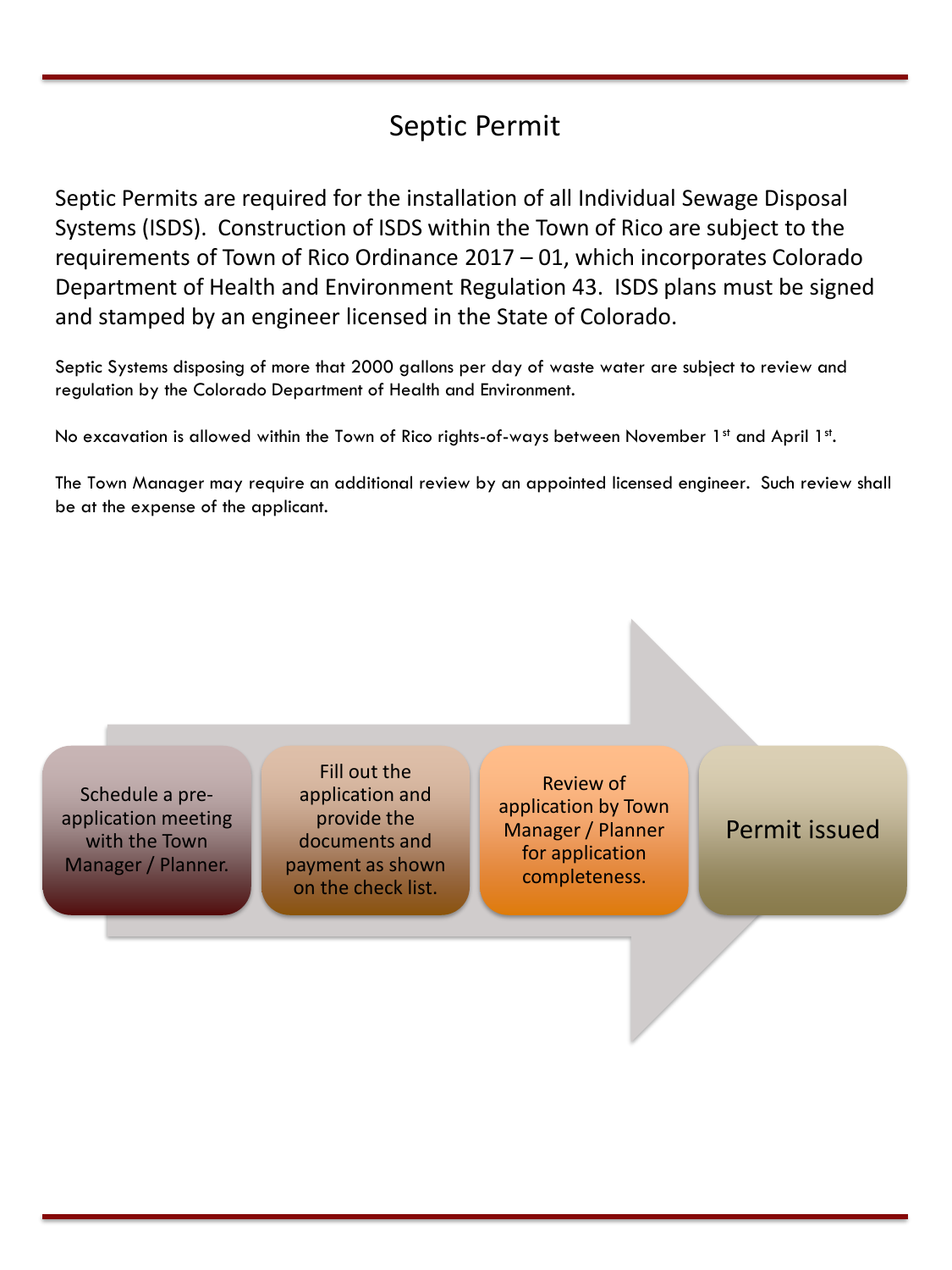| Septic Permit<br>Application                     | 1879<br><b>SAVIDAN MOUNTAINS . 8.87</b>           |
|--------------------------------------------------|---------------------------------------------------|
| Applicant Name ________________________________  |                                                   |
|                                                  |                                                   |
|                                                  |                                                   |
|                                                  |                                                   |
|                                                  |                                                   |
|                                                  |                                                   |
|                                                  |                                                   |
| Contractor Name ________________________________ |                                                   |
|                                                  |                                                   |
|                                                  |                                                   |
|                                                  |                                                   |
| $\Box$ New Tank                                  | Repair tank<br>ப                                  |
| $\Box$ New Soil Treatment Area                   | $\Box$ Repair Soil Treatment Area                 |
|                                                  |                                                   |
|                                                  | Treatment tank size _____________________________ |
| Soil absorption system size ___________________  |                                                   |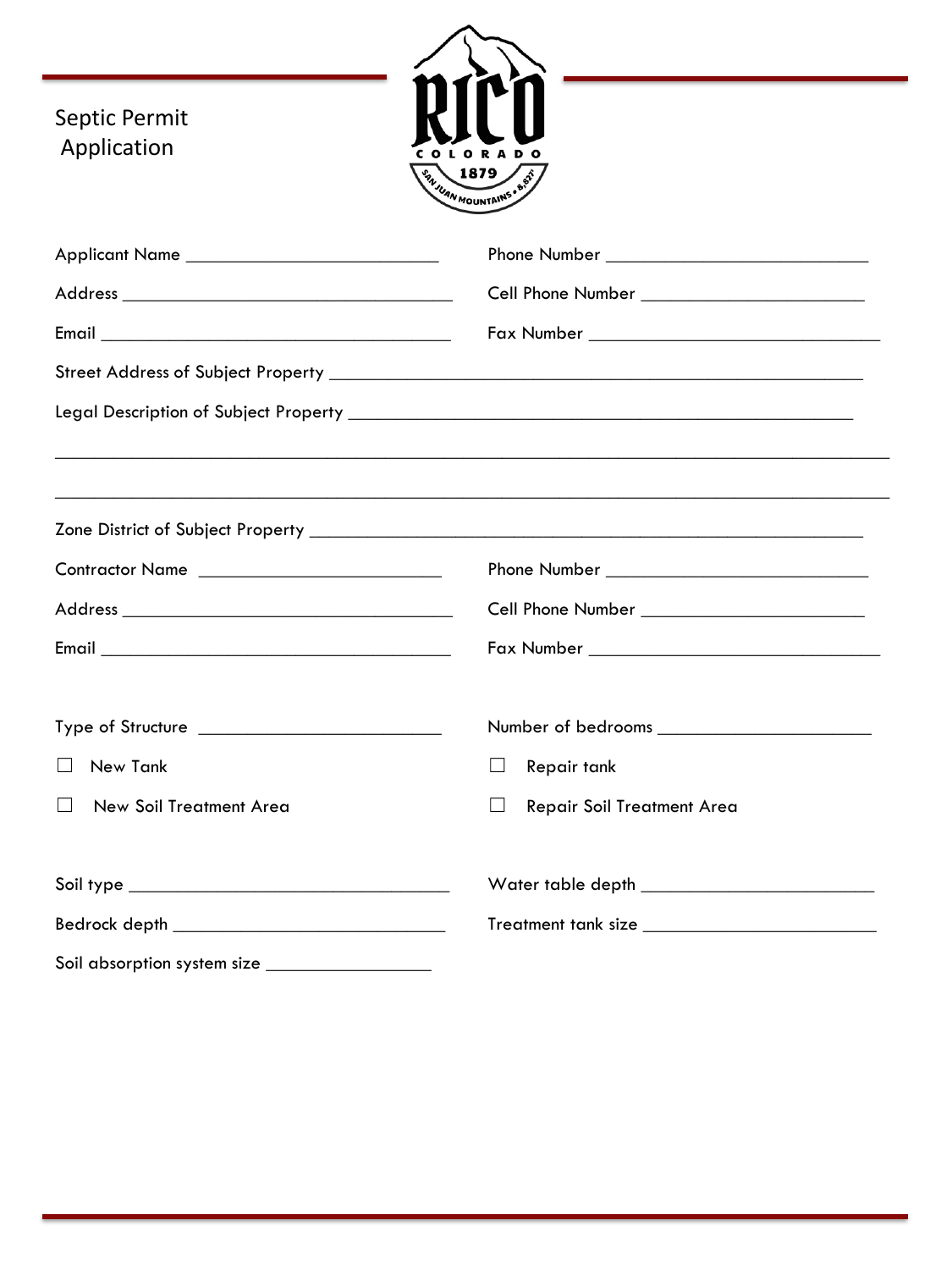## **Attachments Required:**

 $\Box$  Two (2) 24" by 36" Septic system plans (1) electronic (pdf) site plan showing the following signed and stamped by an engineer licensed in the State of Colorado:

| North Arrow                                                                                                                                                     | Areas of environmental concern* if<br>applicable                                                                            |
|-----------------------------------------------------------------------------------------------------------------------------------------------------------------|-----------------------------------------------------------------------------------------------------------------------------|
| Scale not greater than $1" = 20"$ unless the<br>entire site will not fit on a 24"x 36" sheet                                                                    | Topography 5 foot interval maximum, 2<br>foot preferred                                                                     |
| Vicinity Map                                                                                                                                                    | Proposed grading and drainage                                                                                               |
| Lot lines with dimensions                                                                                                                                       | Location of existing buildings if applicable                                                                                |
| Easements with dimensions                                                                                                                                       | Location of proposed building if applicable                                                                                 |
| Acreage of lot                                                                                                                                                  | Location of existing utilities if applicable                                                                                |
| Adjacent streets with labels                                                                                                                                    | Location of proposed utilities if applicable                                                                                |
| Test pit soil profiles                                                                                                                                          | Dimensions showing relevant distances from<br>buildings, existing utilities, setbacks,<br>easements and property boundaries |
| Details required for review including but<br>not limited to distribution box details, bed<br>details, chamber details tank details and<br>pipe backfill details | Any necessary notes                                                                                                         |

 $\Box$  Letter of agency if applicant is other than the owner of the property

 $\Box$  An application fee in the amount of \$20.00 made to CDPHE.

- $\Box$  An application fee in the amount of \$150.00 made to the Town of Rico
- $\Box$  A copy of the deed for the property.

\*Areas of environmental concern include wetlands, flood planes, avalanche areas, geological hazards and mining hazards. This information is accessible on the Town Manager's GIS system and will be made available to the applicant at the pre-application conference.